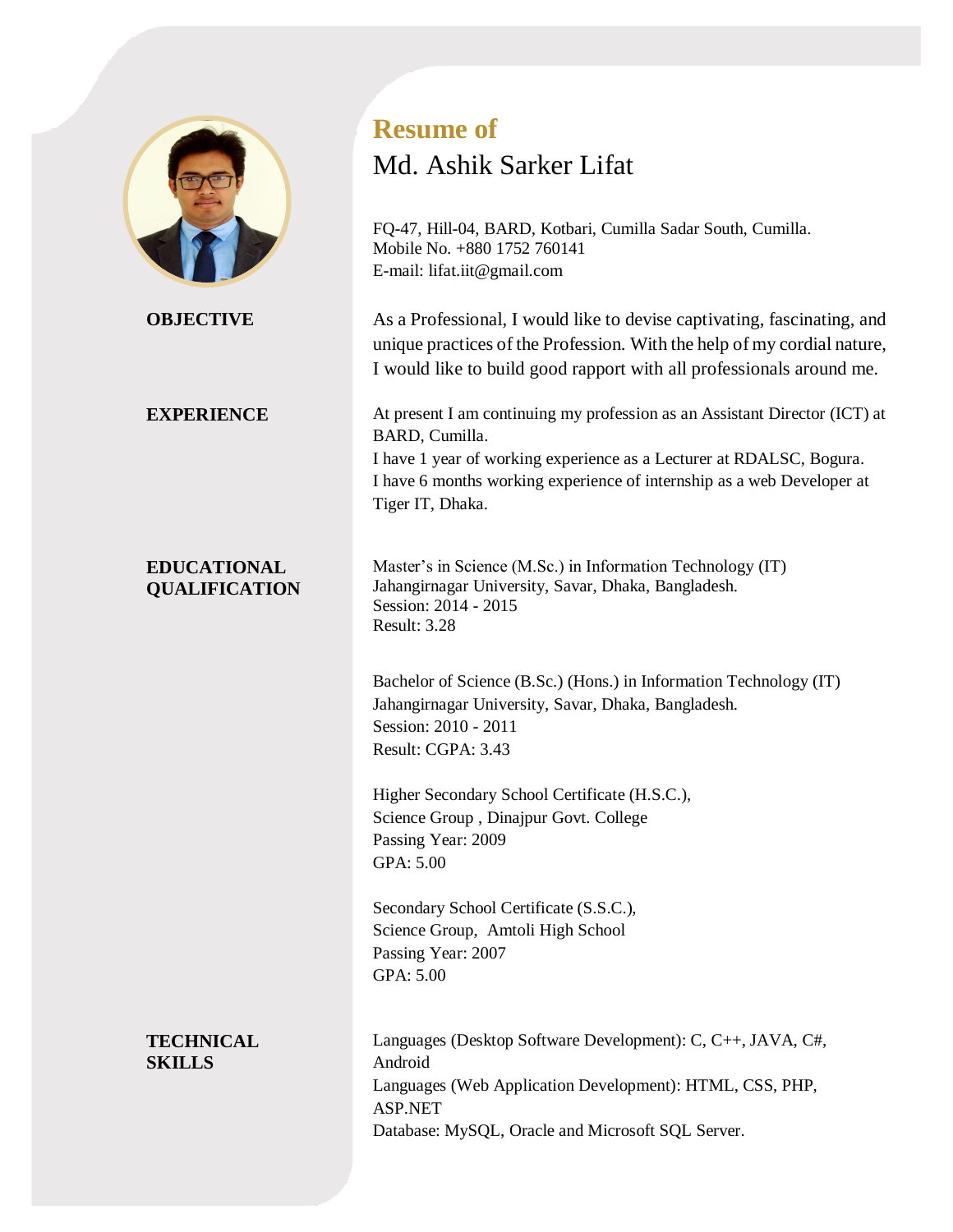| <b>SOFTWARE &amp;</b><br><b>HARDWARE</b><br><b>DEVELOPMENT</b> | Developed A Scientific Calculator Using C programming.<br>Developed Cafeteria Management System (Software).<br>Developed A Portable Telemedicine System for Bangladesh (Software).                                                                                                                                                                                                                                           |
|----------------------------------------------------------------|------------------------------------------------------------------------------------------------------------------------------------------------------------------------------------------------------------------------------------------------------------------------------------------------------------------------------------------------------------------------------------------------------------------------------|
| <b>PROGRAMMING</b><br><b>COMPETITION</b>                       | Attended Daffodil National Collegiate Programming Contest 2014.<br>Attended Enter Department Programming Competition At JU 2015 (10th<br>Place)                                                                                                                                                                                                                                                                              |
| <b>PROFESSIONAL</b><br><b>TRAINING</b>                         | Cisco Certified Network Associate(CCNA) Certified Database Designer &<br>implementation with Web Applications                                                                                                                                                                                                                                                                                                                |
| <b>JOB TRAINING</b>                                            | 143 <sup>th</sup> Special Foundation Training at BARD.<br>Online Course on Digital Security Essentials.<br>Online Course on Project Management and Appraisal Process.<br>Online course on e-nothi.                                                                                                                                                                                                                           |
| <b>LANGUAGE</b><br><b>PROFICIENCY</b>                          | Bangla: Native<br>English: Mid-level                                                                                                                                                                                                                                                                                                                                                                                         |
| <b>EXTRA-</b><br><b>CURRICULAR</b><br><b>ACTIVITIES</b>        | Attended Workshop on Database Design & Implementation with Web<br>Application., IIT, JU, Dhaka, Bangladesh, February 2013.                                                                                                                                                                                                                                                                                                   |
| <b>CURRENT</b><br><b>INTEREST</b>                              | Software engineering<br>Networking<br>Security Technique<br>Web Application Development in ASP.NET                                                                                                                                                                                                                                                                                                                           |
| <b>PERSONAL</b><br><b>INFORMATION</b>                          | Name: Md. Ashik Sarker Lifat<br>Father's Name: Md. Osman Goni Sarker<br>Mother's Name: Mossa. Luthfa Begom<br>Date of Birth: June 15, 1992<br>Sex: Male<br>Blood Group: O+<br>Religion: Islam<br><b>Marital Status: Married</b><br>Permanent Address: C/O: Osman Goni Sarker, Vill: Chalk Gopul,<br>P.O:Lakshmetala P.S: Sadar, Dinajpur<br>Mailing Address: FQ-47, Hill-04, BARD, Kotbari, Cumilla Sadar South,<br>Cumilla. |